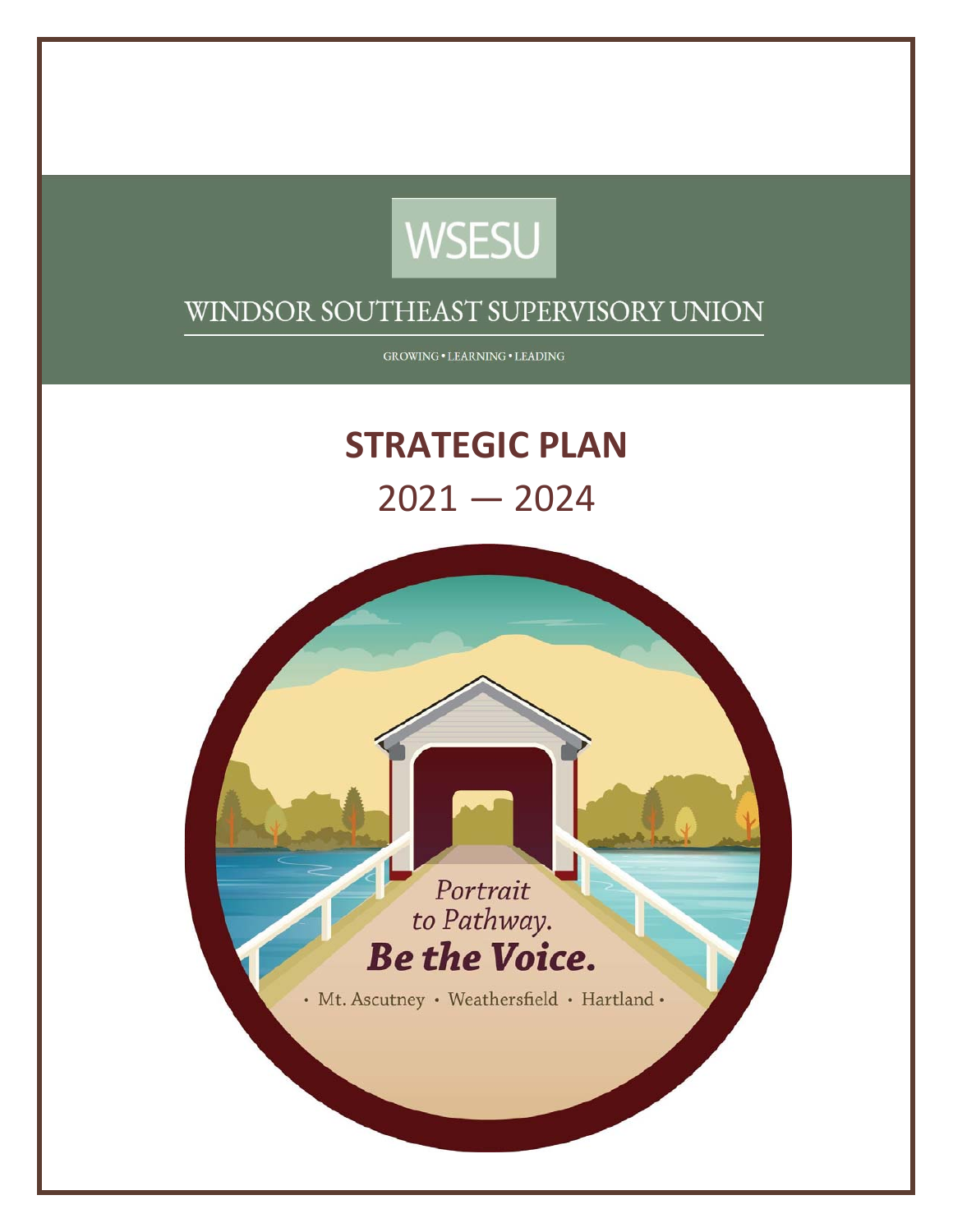## **TABLE OF CONTENTS**

| <b>Portrait of a Graduate</b>                 | $\mathsf{R}$ |
|-----------------------------------------------|--------------|
| <b>Strategic Plan Overview</b>                | 5            |
| <b>Goal 1: Student Success and Engagement</b> | 6            |
| <b>Goal 2: Culture and Student Wellness</b>   |              |
| <b>Goal 3: Information and Communication</b>  |              |

#### WINDSOR SOUTHEAST SUPERVISORY UNION

**GROWING . LEARNING . LEADING**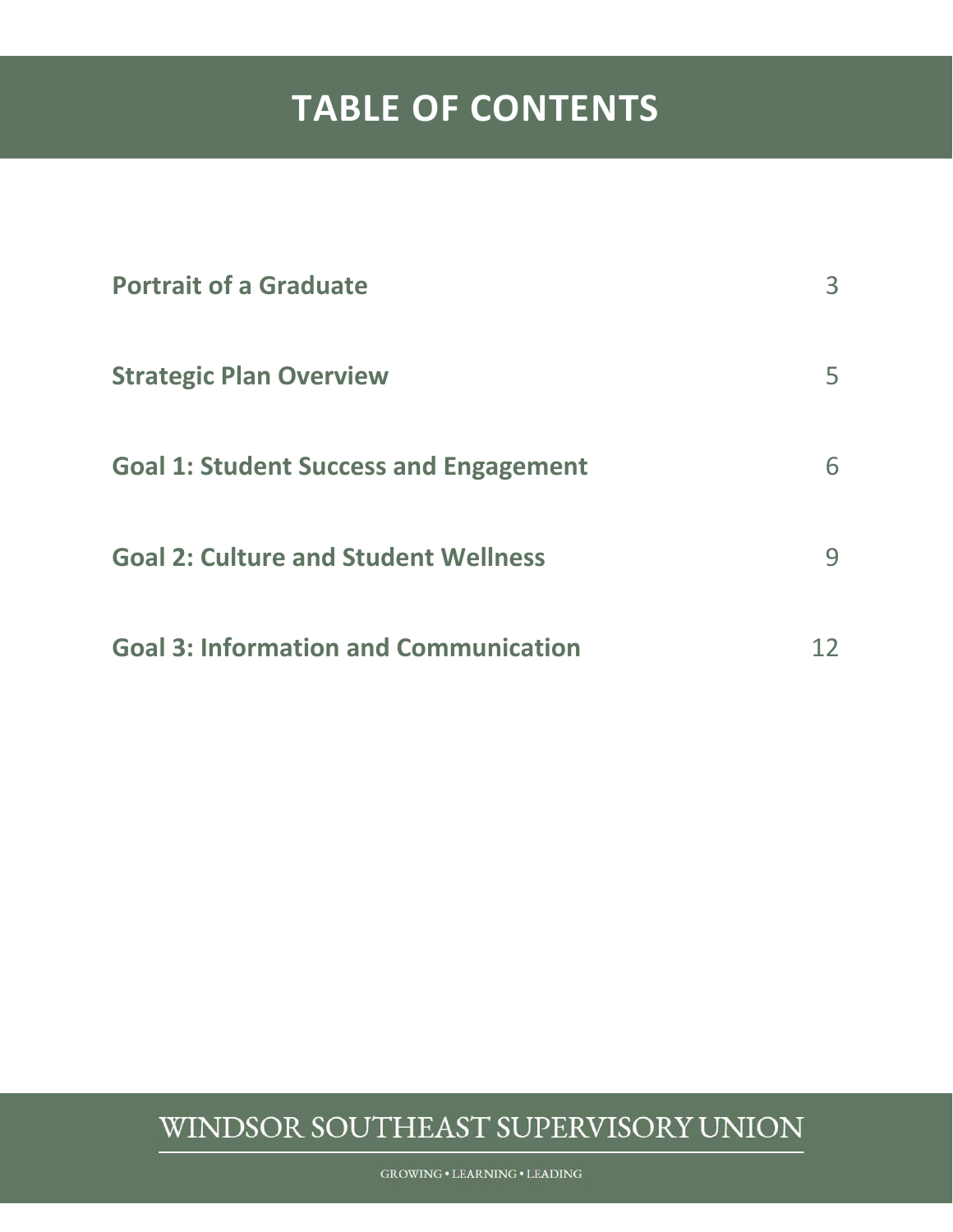## **PORTRAIT OF A GRADUATE**

**The Portrait of a Graduate provides the North Star for the Windsor Southeast Supervisory Union by identifying the competencies every student and staff member should demonstrate.**

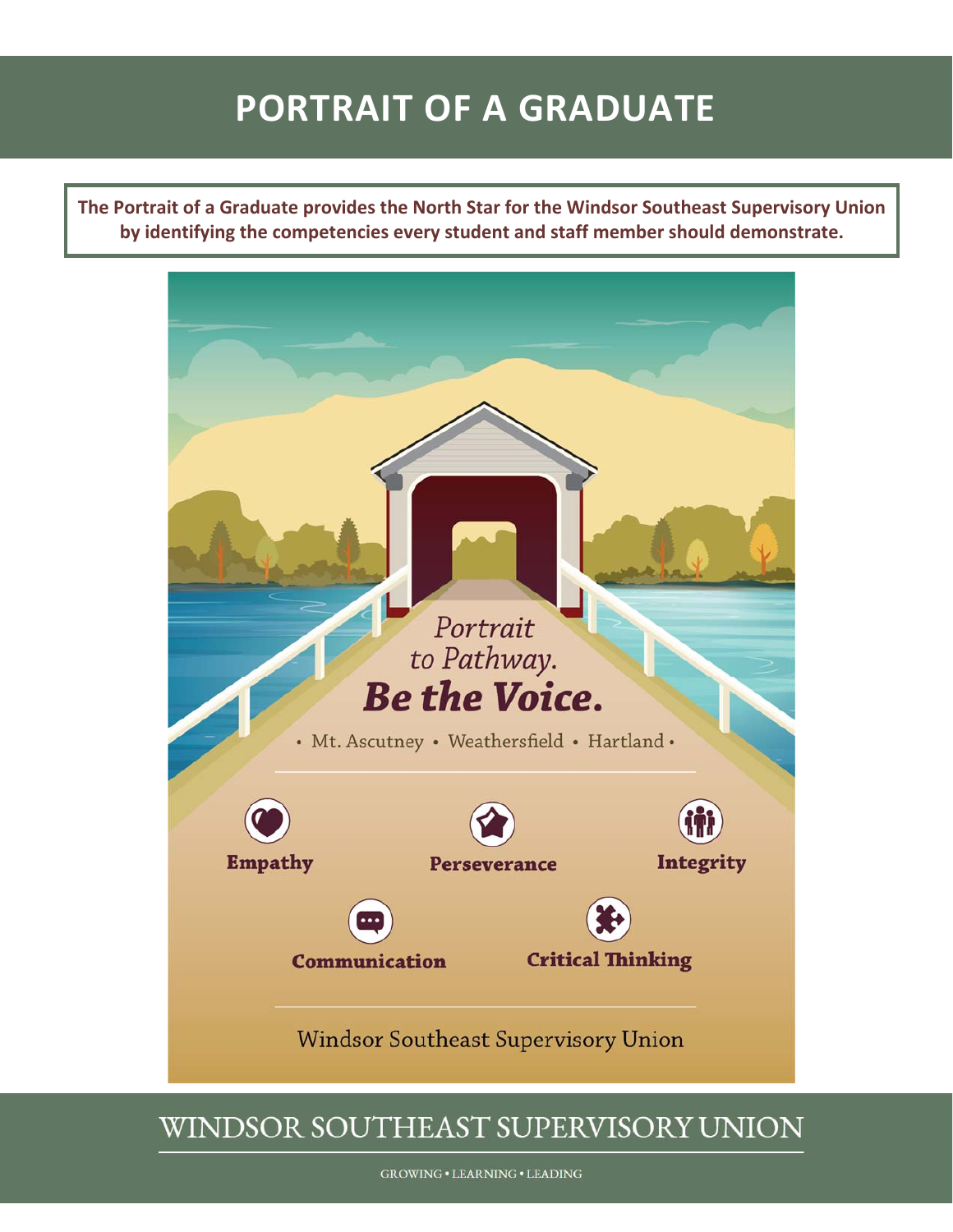



#### **Critical Thinking**

- Understand the "bigger picture" and propose solutions that are mindful of the impact they may have on oneself, the group, the community, society, and the world.
- Consistently improve the quality of one's own understanding by skillfully analyzing, assessing, and reconstructing information.
- Applies disciplined thinking that is clear, rational, open-minded, and informed by evidence.
- Apply the concepts of creativity during the process of refining one's own understanding and during the process of problem solving - two major pursuits of critical thinking.



#### **Empathy**

- Demonstrate awareness, sensitivity, concern, and respect to connect with others' feelings, opinions, experiences, and culture, using the principles of emotional intelligence.
- Imagine what others are thinking, feeling, or experiencing.
- To the extent others are different and/or distanced from you (by either time or space), empathic concern is all the more needed.



#### Integrity

- Actively evaluate and develop a set of core values that are evident in choices and hehaviors
- Earn and value others' trust and respect through honest, principled behaviors.
- Alignment between thoughts, decisions, and actions.
- · Develop personal, civic, social, local, and global responsibility through ethical and empathetic behaviors.



#### Communication

- Articulate thoughts and ideas effectively using oral, written, and nonverbal communication skills in a variety of forms and contexts.
- Listen effectively to decipher and understand meaning, including knowledge, values, attitudes, and intentions.
- Use communication for a range of purposes and audiences (e.g. to inform, instruct, motivate, and persuade).
- Use digital media at the right times, in the right way, to convey and receive information.
- The quality of collaboration is often a function of the quality of communication within and among teammates.



#### **Perseverance**

- **Exhibit steadfastness, mental fortitude,** and courage in achieving success despite difficulty, opposition, and/or failure.
- Embrace the idea that failure is a part of success and thoughtfully adjust to keep moving forward.
- Risk-taking is part of most any progress, so forward movement may involve stepping into uncertain realms.
- Realize that there is often more than one goal to satisfy an interest AND that there is often more than one way to achieve a goal.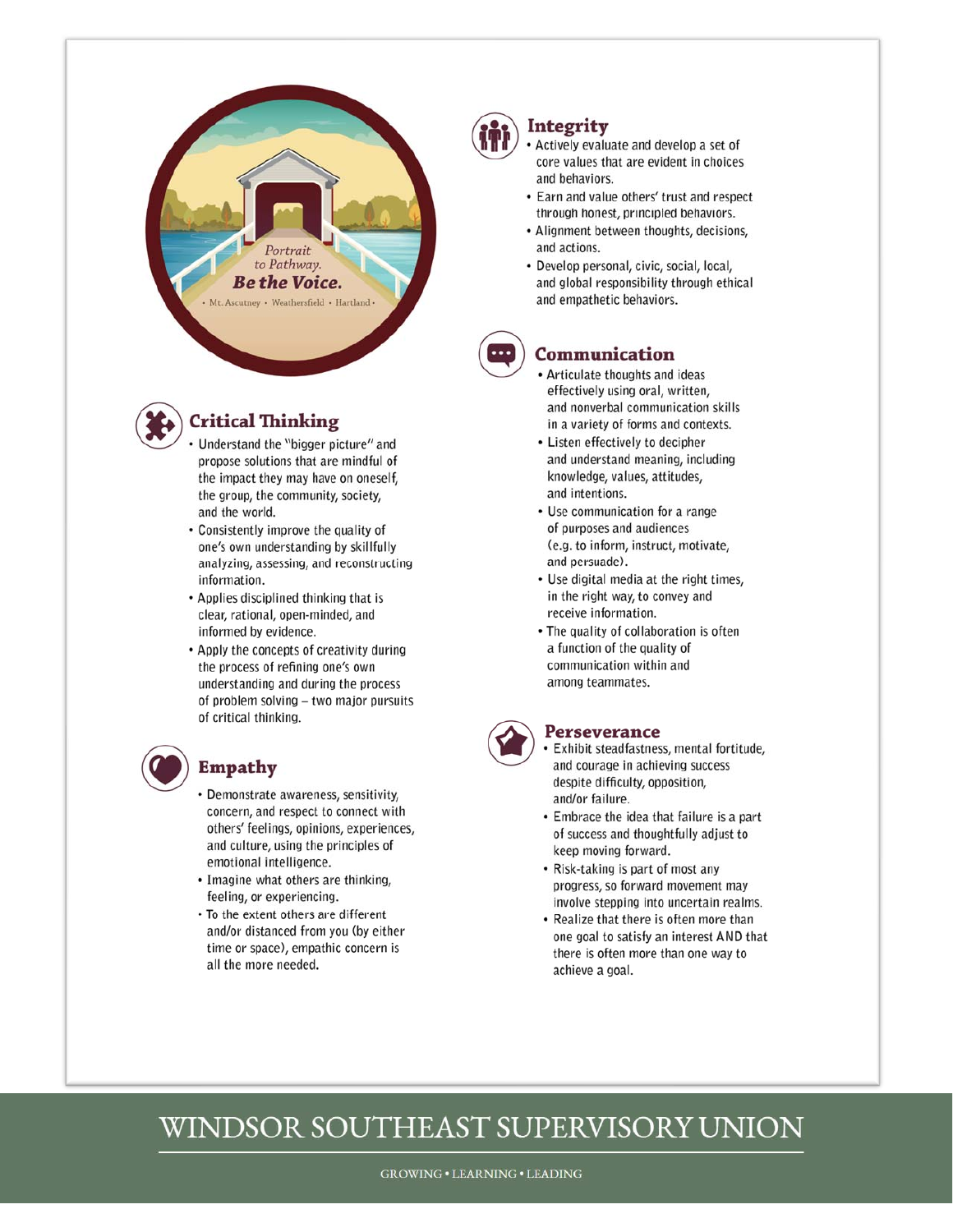#### Goal 1: **Student Success and Engagement**

WSESU will improve student's learning experiences, because the personal, educational, vocational, and civic successes of our students are increasingly challenged in our rapidly changing world.

WSESU will further integrate the whole student into their education, so that students increasingly see relevance, purpose, and connections between their learning experiences and their individual and collective lives.

#### Goal 2: **Culture and Student Wellness**

WSESU will strengthen and broaden the connections between and among all staff and the core work of education in pursuit of greater staff engagement, well-being, innovation, inclusion, and resolve.

WSESU will further integrate the whole student into their education, so that students increasingly see relevance, purpose, and connections between their learning experiences and their individual and collective lives.

#### Goal 3: **Information and Communication**

WSESU will improve the quality and effectiveness of its two-way communication, so that stakeholder trust, understanding, and support will continue to advance the education of and opportunities for its students.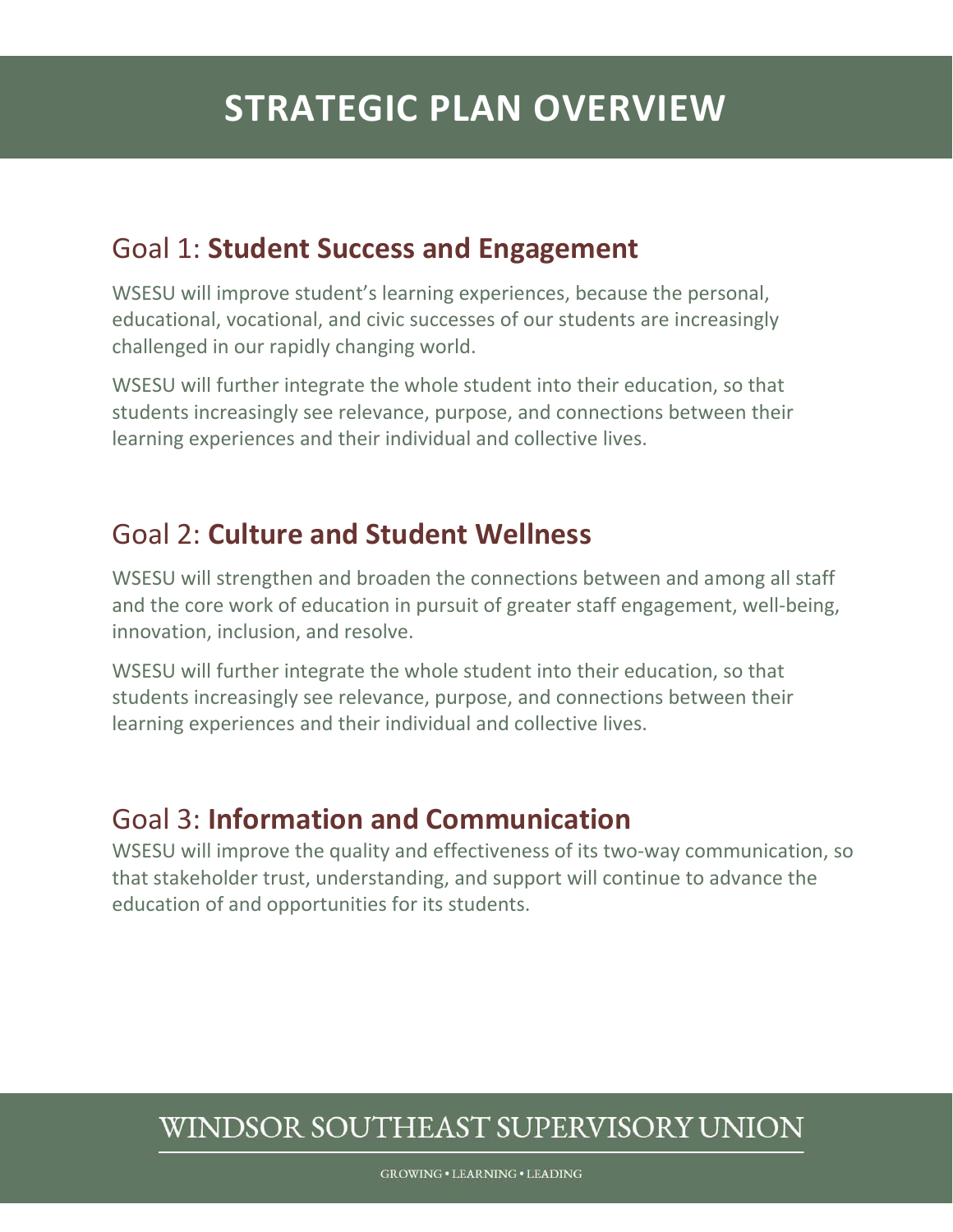# **GOAL 1: STUDENT SUCCESS AND ENGAGEMENT**

**WSESU will improve student's learning experiences, because the personal, educational, vocational, and civic successes of our students are increasingly challenged in our rapidly changing world.** 

**WSESU will further integrate the whole student into their education, so that students increasingly see relevance, purpose, and connections between their learning experiences and their individual and collective lives.** 

|    | <b>Objectives</b>                                                                                                                                                                                                                                     | <b>Strategies</b>                                                                                                                                                                                                                                                                                                                                                                                                                                                                                                                                                                                                                                                                                                                                                                                                                                                                                                                                                                                                           |
|----|-------------------------------------------------------------------------------------------------------------------------------------------------------------------------------------------------------------------------------------------------------|-----------------------------------------------------------------------------------------------------------------------------------------------------------------------------------------------------------------------------------------------------------------------------------------------------------------------------------------------------------------------------------------------------------------------------------------------------------------------------------------------------------------------------------------------------------------------------------------------------------------------------------------------------------------------------------------------------------------------------------------------------------------------------------------------------------------------------------------------------------------------------------------------------------------------------------------------------------------------------------------------------------------------------|
| 1A | WSESU will create a<br>Learning Framework that<br>guides the<br>implementation of deeper<br>learning (e.g., Portrait)<br>from Pre-K through 12th<br>grade as evidenced by the<br>framework presented to<br>the Superintendent by<br><b>June 2021.</b> | Develop the logistical supports to successfully execute the<br>$\bullet$<br>creation of an WSESU Learning Framework to guide the<br>implementation of deeper learning, which includes the following<br>considerations, but not limited to:<br>Identify a hybrid educational leadership team (e.g, admins,<br>❖<br>teacher leaders, support staff leaders, students),<br>Devote ample time for careful development,<br>Secure process to engage team members, probe learning<br>considerations, socialize ideas with broader audiences,<br>converge on understandings, and document / communicate<br>outcomes.<br>Conduct an inventory and gap analysis of current curriculum /<br>instructional practices relative to the learning framework and<br>prioritize areas most in need of updating.<br>Design a professional learning plan to bring the rest of the staff<br>$\bullet$<br>along on these developed understandings about the conditions<br>documented in the learning framework to facilitate deeper<br>learning. |
| 1B | WSESU will create an<br>assessment system<br>supportive of the<br>student's deeper learning<br>by July 2022, as evidenced<br>by the plan submitted to<br>the Superintendent.                                                                          | Constitute an assessment committee to conduct this work. The<br>$\bullet$<br>same logistical considerations as above should be acted upon.<br>Establish assessment processes and protocols for the Portrait of<br>$\bullet$<br>a Graduate competencies, and any other valued skills, mindsets,<br>and dispositions.<br>Develop reporting tools and processes that "tell the story" of<br>$\bullet$<br>student progress and that identify areas for improvement.                                                                                                                                                                                                                                                                                                                                                                                                                                                                                                                                                             |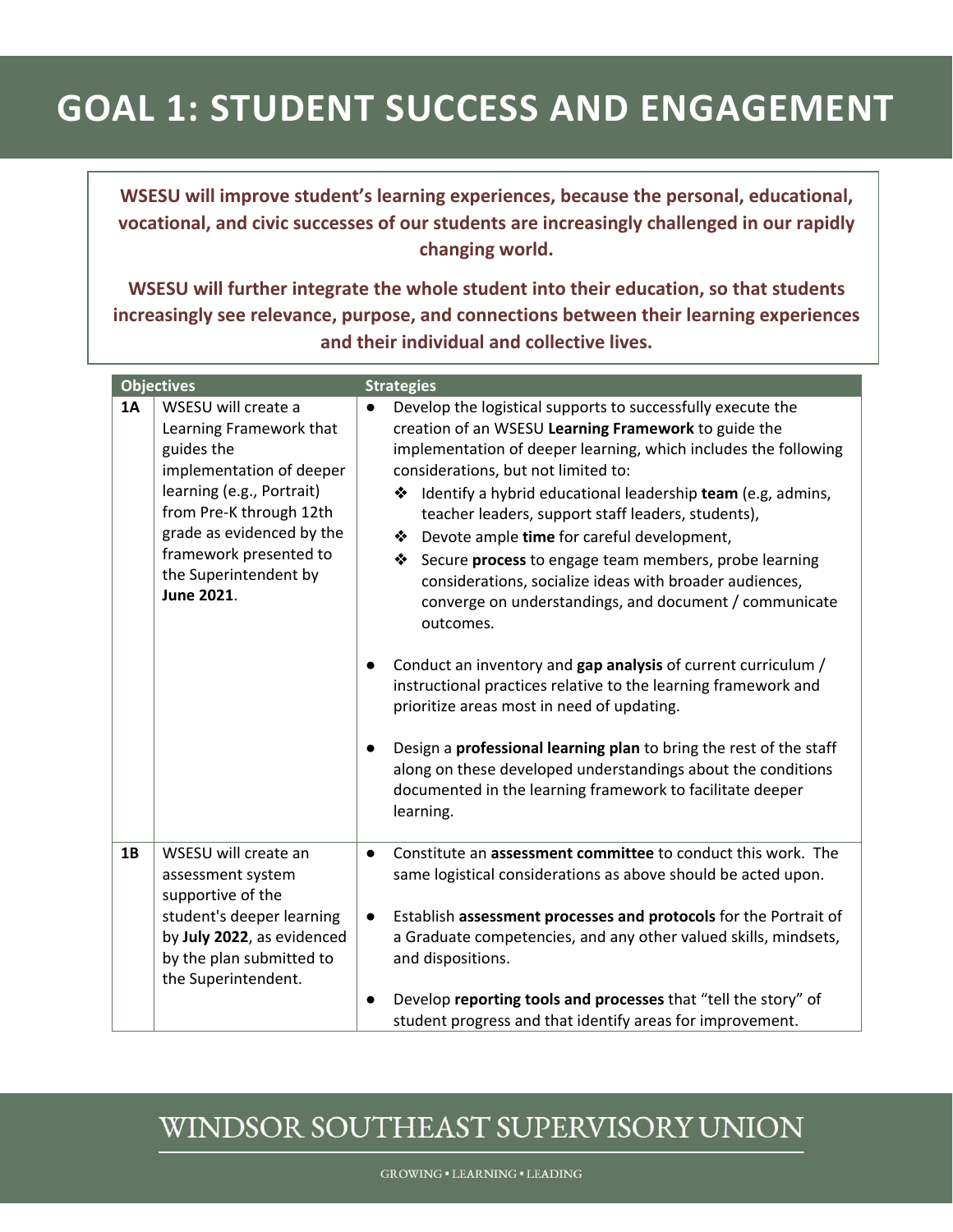| 1 <sub>C</sub> | WSESU will create an<br>inventory of Extended<br>Learning Opportunities for<br>grades Pre-K through 12<br>by July 2023, as evidenced<br>by the inventory shared<br>with the Superintendent. | Canvas past ELO's utilized by students across the SU over the last<br>three years to catalogue important elements of the experiences<br>to distill those elements that made the ELO a success.<br>Document the assumptions that underlie the conditions<br>$\bullet$<br>qualifying an outside experience to be an ELO. Make those<br>assumptions explicit. Have the WSESU Board adopt those<br>assumptions as part of an ELO policy. Perform strategy 3 before<br>taking assumptions to the Board, if desired.<br>Convene an ELO committee to share the findings from the<br>$\bullet$<br>previous two strategies to explore what potential ELO's have for<br>enriching student learning experiences more and to see how the<br>boundary between "traditional" classroom education and quality<br>ELO's can become softer (more blurred).                                                                |
|----------------|---------------------------------------------------------------------------------------------------------------------------------------------------------------------------------------------|----------------------------------------------------------------------------------------------------------------------------------------------------------------------------------------------------------------------------------------------------------------------------------------------------------------------------------------------------------------------------------------------------------------------------------------------------------------------------------------------------------------------------------------------------------------------------------------------------------------------------------------------------------------------------------------------------------------------------------------------------------------------------------------------------------------------------------------------------------------------------------------------------------|
| 1D             | <b>Student voice and choice</b><br>will be operationalized at<br>the SU, school, and<br>classroom levels as<br>evidenced by a report to<br>the SU Board by June<br>2023.                    | Principals will work with staff to identify concrete ways in which<br>$\bullet$<br>students will be able to exercise voice and choice in their<br>classrooms in order for students to influence their schooling<br>experience in a daily, periodically, and yearly manner. Though this<br>inventorying of ideas will be ongoing, the initial results of this<br>collective ideation will be shared out in a way that is meaningful.<br>Staff Voice and Choice - Likewise, principals will work with staff<br>$\bullet$<br>to ensure they (staff) have regular voice and choice opportunities,<br>as well. If staff is more conscious of their voice and choice<br>opportunities, they likely will be more attuned to finding<br>opportunities for students.<br>The SU will lead a book study on Self-Determined Learners<br>$\bullet$<br>(ASCD: here, here) in order to learn more about the genesis and |
|                |                                                                                                                                                                                             | development of this student-directed orientation to education.<br>SVC Annual Review - Each of the first three years of<br>implementation, teachers and students will intentionally convene<br>either as a classroom, grade-level, or school to learn how the<br>Voice and Choice / Power-Sharing is progressing. Success and<br>Challenges will be documented at the school level and shared<br>with all staff.<br><b>SVC Support</b> - Work with the educators to figure out the best<br>$\bullet$<br>way to support the implementation of SVC in students' regular<br>learning experiences. This can vary by school, as long as the<br>outcome of this work remains common across schools - greater<br>student engagement.                                                                                                                                                                             |
| 1E             | WSESU will institute<br>flexible pathways for<br>Middle School through                                                                                                                      | FP HS Review: Middle School and High School leaders convene to<br>$\bullet$<br>share what has been learned about flexible pathways at the high<br>school, so the middle school can benefit from and build on the                                                                                                                                                                                                                                                                                                                                                                                                                                                                                                                                                                                                                                                                                         |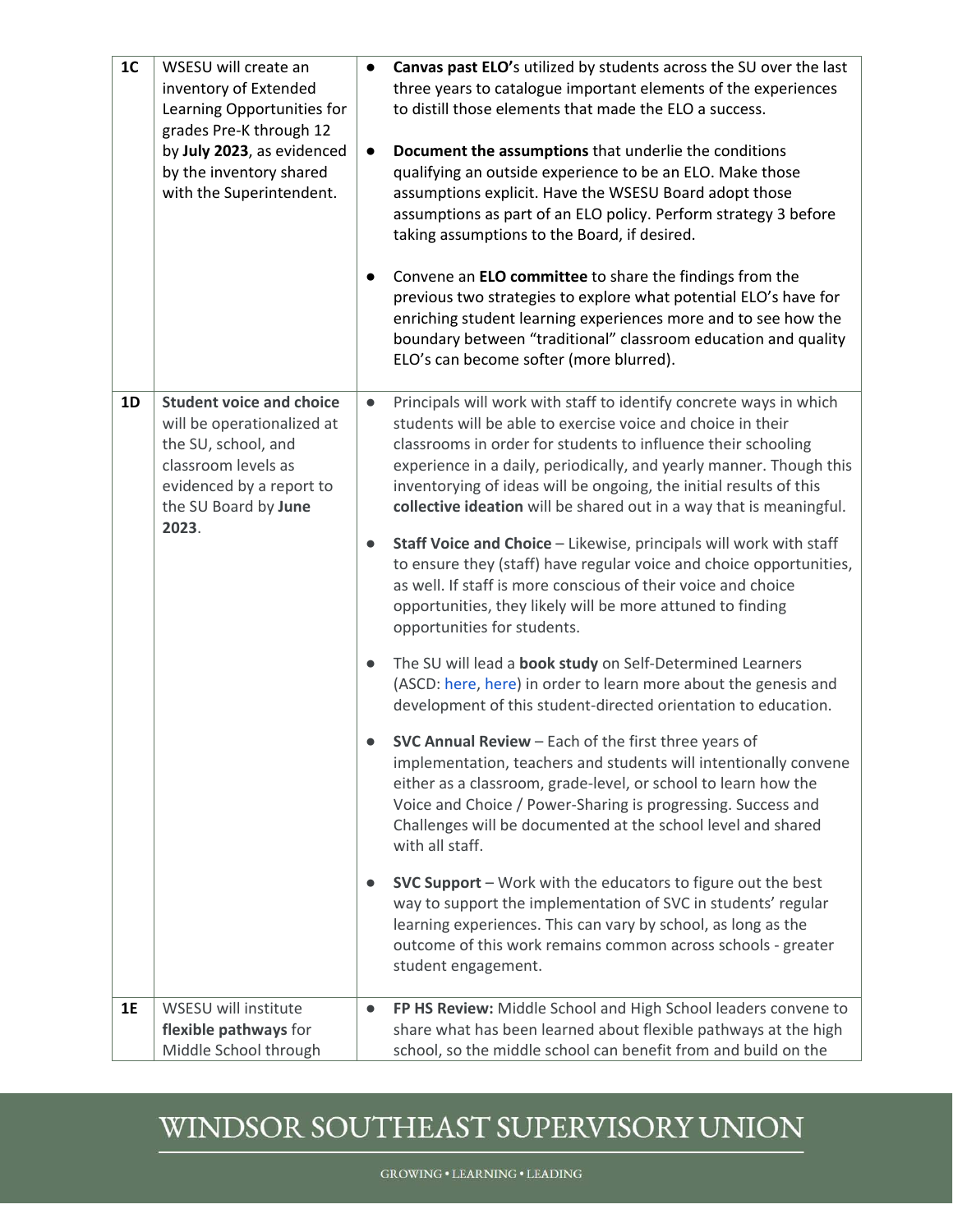|    | graduation as evidenced<br>by Board action on the<br>proposal of these<br>pathways by June 2021.                                                                                                                                                                                                                              | HS's experience.<br>Flexible Pathway Committee (FPC), led by the Flexible Pathway<br>$\bullet$<br>Coordinator and constituted, in part, by middle school and high<br>school students, takes what was learned from the first strategy<br>and considers what applies to the middle school context. Minutes<br>from this committee will be published regularly in an SU<br>newsletter.<br>FP Recommendations to the Superintendent - Flexible Pathway<br>$\bullet$<br>Coordinator compiles the findings from the FPC to form<br>recommendations to the Superintendent about what can be<br>improved about the HS experience and what can be started for<br>Flexible Pathways at the middle school.                                                                                                                                                                                                                                                                                                                                                                                                                                                                                                                                                                                                                                                                                                                                                                                                                                                        |
|----|-------------------------------------------------------------------------------------------------------------------------------------------------------------------------------------------------------------------------------------------------------------------------------------------------------------------------------|--------------------------------------------------------------------------------------------------------------------------------------------------------------------------------------------------------------------------------------------------------------------------------------------------------------------------------------------------------------------------------------------------------------------------------------------------------------------------------------------------------------------------------------------------------------------------------------------------------------------------------------------------------------------------------------------------------------------------------------------------------------------------------------------------------------------------------------------------------------------------------------------------------------------------------------------------------------------------------------------------------------------------------------------------------------------------------------------------------------------------------------------------------------------------------------------------------------------------------------------------------------------------------------------------------------------------------------------------------------------------------------------------------------------------------------------------------------------------------------------------------------------------------------------------------|
| 1F | WSESU will decide how to<br>implement the concept of<br>"student advisory<br>boards" at the school and<br>SU levels, so that a<br>representation of the<br>respective student<br>population can inform<br>how THEIR education<br>looks and feels, as<br>evidenced by an<br>implementation report to<br>the Supt by June 2024. | SAB Study - The principals will work with the SU Curriculum<br>$\bullet$<br>Director and other teacher leaders to study what is known<br>(structures, purposes, outcomes, challenges, etc.) about Student<br>Advisory Boards by reviewing research/best practice, other<br>existing student advisory boards (e.g., Sample District Resource),<br>and past similar structures/experiences in the SU. The highlights<br>of their study will be shared with a relevant body of their<br>choosing and published in an SU-wide communication.<br>SAB Newsletter Communication - The results of strategy 1 will<br>inform the creation of Student Advisory Boards across the SU. In<br>preparation for the installation of Student Advisory Boards, the<br>SU Curriculum Director or designee, in consultation with each<br>principal/Superintendent, will provide a brief overview/document<br>of what the SAB will look like in each building and at the SU level.<br>The plans for each respective school will be shared in one of the<br>school's/SU's parent newsletters six months before SAB's will<br>start.<br>SAV Training - The training of SAB student members will be part<br>of the SAB onboarding process when SAB's are instituted in each<br>school and at the SU level. Such training plans will be informed by<br>what is learned during the collaboration training referenced in<br>Goal 2 and the integrity competency development (among<br>others). This training will be referenced in the school/SU<br>newsletter referenced above. |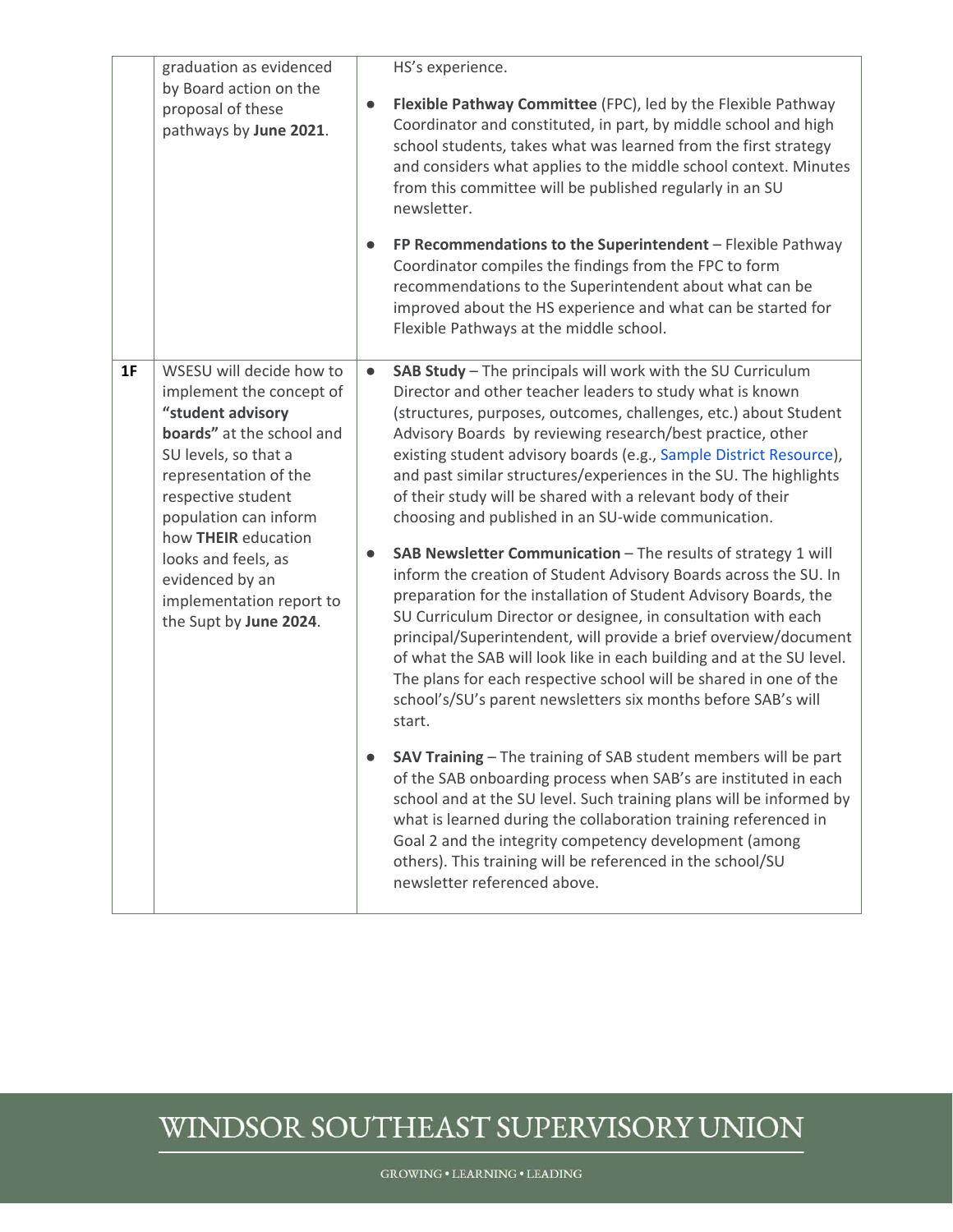## **GOAL 2: CULTURE AND STUDENT WELLNESS**

**WSESU will strengthen and broaden the connections between and among all staff and the core work of education in pursuit of greater staff engagement, well‐being, innovation, inclusion, and resolve.** 

**WSESU will further integrate the whole student into their education, so that students increasingly see relevance, purpose, and connections between their learning experiences and their individual and collective lives.** 

|    | <b>Objectives</b>                                                                                             | <b>Strategies</b>                                                                                                                                                                                                                                                                                                                                                                                                                                                                                                                                                                                                                                                                                                                                                                                                                                                                                                                                                                                                                                                                                                          |
|----|---------------------------------------------------------------------------------------------------------------|----------------------------------------------------------------------------------------------------------------------------------------------------------------------------------------------------------------------------------------------------------------------------------------------------------------------------------------------------------------------------------------------------------------------------------------------------------------------------------------------------------------------------------------------------------------------------------------------------------------------------------------------------------------------------------------------------------------------------------------------------------------------------------------------------------------------------------------------------------------------------------------------------------------------------------------------------------------------------------------------------------------------------------------------------------------------------------------------------------------------------|
| 2A | WSESU will develop a<br>Portrait of an WSESU<br>Member, as shared with<br>the Superintendent by July<br>2023. | Develop the logistical supports to successfully execute the<br>$\bullet$<br>creation of an WSESU Portrait of an WSESU Member including<br>but not limited to:<br>Identify a hybrid educational leadership team (e.g, admins,<br>❖<br>teacher leaders, support staff leaders, students, Board<br>members),<br>Devote ample time for careful development,<br>Secure process to engage team members, probe<br>豪。<br>competency considerations, converge on understandings<br>about initial set of competencies, and document /<br>communicate outcomes.<br>The Subset of above Leadership team develops a<br>$\circ$<br>Rollout Plan to communicate this portrait out to<br>internal and external SU members, and to gather<br>feedback about outstanding questions.<br>The Subset of above Leadership team compiles a set<br>$\circ$<br>of resources for supporting the competencies,<br>including professional development opportunities,<br>online media, books, peer expertise, etc.<br>For guiding the implementation and application of this Portrait,<br>competency-specific rubrics should be drafted and piloted for |
|    |                                                                                                               | feedback and refinement.                                                                                                                                                                                                                                                                                                                                                                                                                                                                                                                                                                                                                                                                                                                                                                                                                                                                                                                                                                                                                                                                                                   |
| 2B | WSESU will design a plan to<br>provide professional<br>development about best<br>practice collaboration, as   | A small WSESU "scouting" group will develop a short list of best<br>$\bullet$<br>practice collaboration models and form a recommendation<br>about a "preferred" model to the Superintendent for selection<br>as professional development support. Superintendent or                                                                                                                                                                                                                                                                                                                                                                                                                                                                                                                                                                                                                                                                                                                                                                                                                                                        |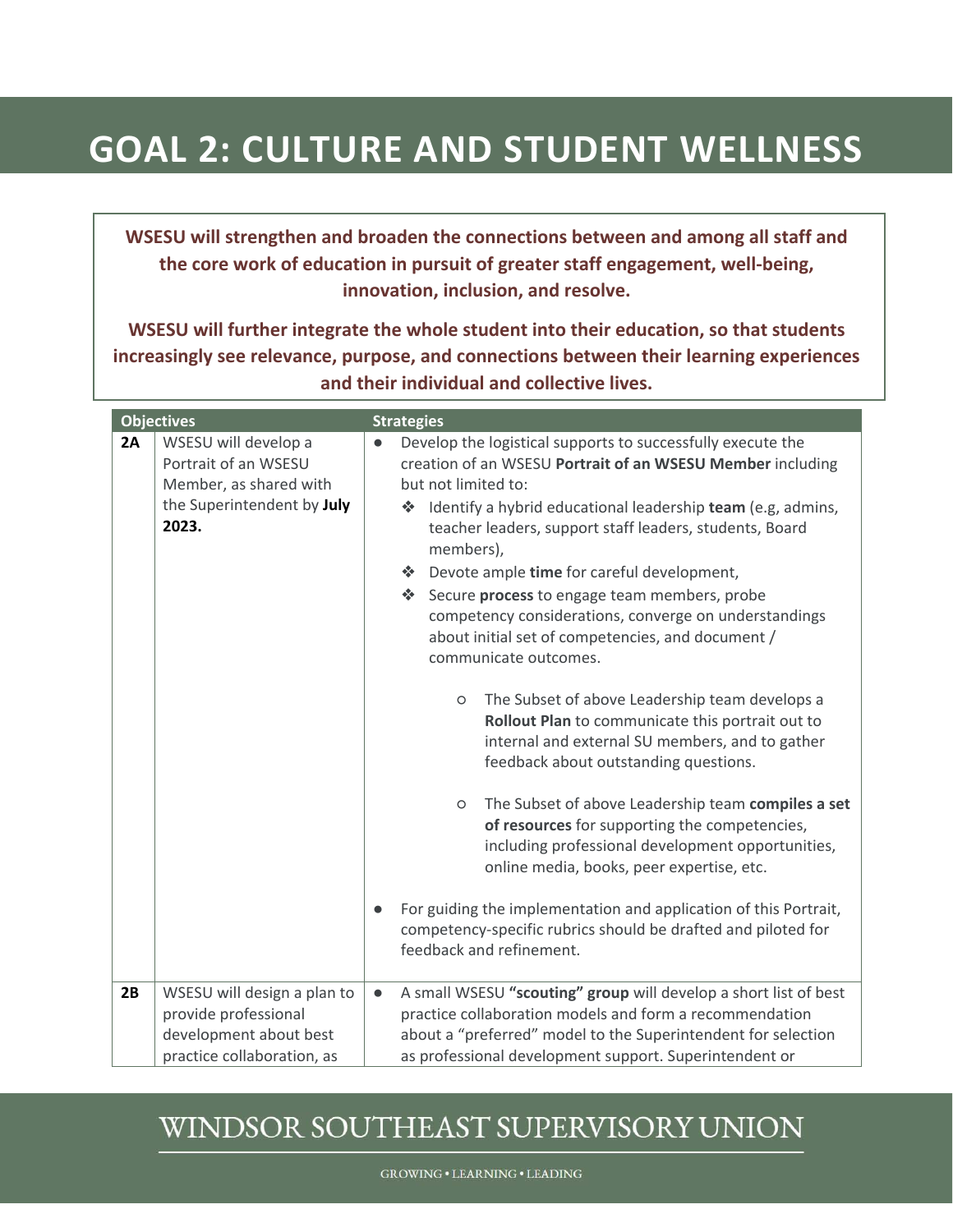|    | evidenced by the plan<br>being shared with building                                                                                                                                | designee will make the decision about the final provider.                                                                                                                                                                                                                                                                                                                                                                                                                                                                      |
|----|------------------------------------------------------------------------------------------------------------------------------------------------------------------------------------|--------------------------------------------------------------------------------------------------------------------------------------------------------------------------------------------------------------------------------------------------------------------------------------------------------------------------------------------------------------------------------------------------------------------------------------------------------------------------------------------------------------------------------|
|    | principals by July 2022.                                                                                                                                                           | All schools in the WSESU will provide regular time for job-alike<br>$\bullet$<br>staff collaboration during the contractual workday.                                                                                                                                                                                                                                                                                                                                                                                           |
|    |                                                                                                                                                                                    | Annual measures of culture will be implemented to learn what<br>$\bullet$<br>is going well and where more support might be needed. The<br>measure for culture should be decided by the leadership<br>scouting group referenced above and the measure should align<br>with the model chosen for adoption/professional learning.                                                                                                                                                                                                 |
|    |                                                                                                                                                                                    | Regularly infusing positive emotions as a way to broaden and<br>build social resources to strengthen the culture. While the<br>collaboration model can help provide the protocols and<br>approaches to more fulfilling and productive meetings and<br>group work, intentionally infusing positive emotions into school-<br>based work can strengthen the culture, as well. Positive<br>emotions have an evolutionary benefit (Frederickson, 2004) that<br>have clear benefit today, if intentionally and regularly cultivated. |
| 2C | WSESU will design a plan<br>for an annual Big Ideas<br>Summit to explicitly build<br>into the SU's annual<br>calendar a recurring<br>process of innovation by<br><b>July 2023.</b> | An exploratory team will be identified to learn about school<br>$\bullet$<br>districts that have made innovation at scale a regular and<br>demonstrable part of their reality. After studying multiple<br>candidate school districts, draw up a brief report about what<br>was learned for presentation to the WSESU Board. This<br>exploratory team should consist of representation from each<br>school.                                                                                                                     |
|    |                                                                                                                                                                                    | Conduct a "failure to opportunity" audit to see how the notion<br>$\bullet$<br>of "failure" supports a system that embraces innovation,<br>creativity, perseverance, and a sense of autonomy for students<br>and adults. Share the findings of that audit with the<br>Superintendent at a Cabinet meeting, so as to discover any<br>opportunities for aligning practices and policies with a culture of<br>innovation, creativity, and deeper learning.                                                                        |
|    |                                                                                                                                                                                    | En route to the Big Idea Summit plan due by July 2022, capture<br>$\bullet$<br>WSESU's changes/adaptations made during the pandemic<br>shutdown and determine which of the policy/practice pivots<br>may serve as lasting innovations or as one-off accommodations<br>just for this time. What factors determined these two different<br>outcomes?                                                                                                                                                                             |
| 2D | WSESU will conduct a<br>Diversity audit to<br>determine if gaps exist<br>between SU                                                                                                | Conduct a Curriculum/Equity Audit to ensure that it provides<br>$\bullet$<br>the diversity needed to be historically accurate, culturally<br>relevant, and widely accessible to all community members.                                                                                                                                                                                                                                                                                                                         |
|    | policies/practices, the WSE                                                                                                                                                        | Explore the need for a DEI statement that represents the SU's                                                                                                                                                                                                                                                                                                                                                                                                                                                                  |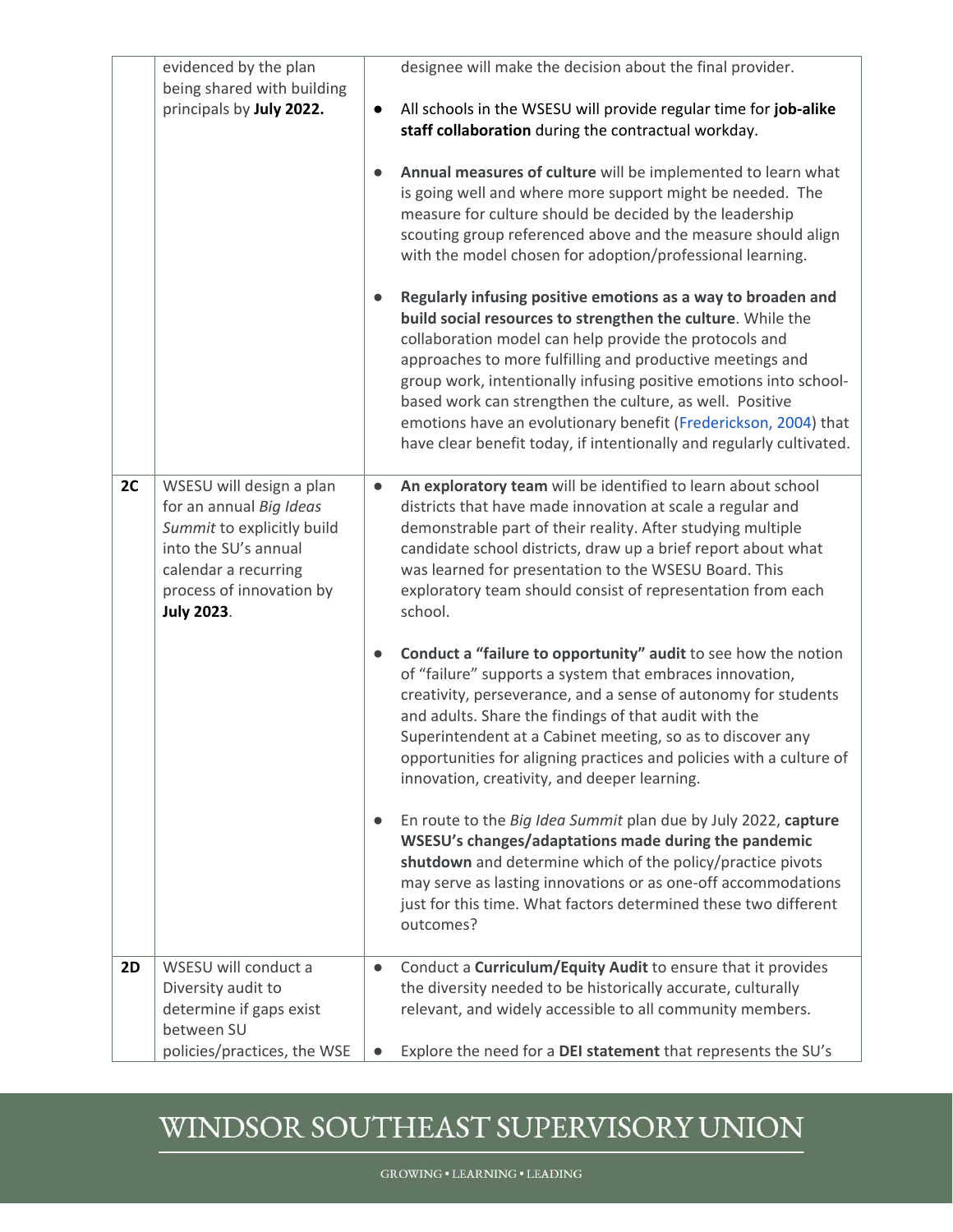|    | Portrait, and a healthy<br>culture. First audit report<br>to the Board by July 2022.                                                                                                                                     | stance on issues related to diversity, equity, and inclusion and, if<br>appropriate, adopt it as Board policy.<br>Document the need and experiences of WSESU alumni about<br>$\bullet$<br>their interactions with diversity to inform any changes to<br>student learning experience. Share findings of alumni diversity<br>experiences with PTA/PTO organizations.                                                                                                                                                                                                                                                                                                                                                                                                                                                                                                                                                                                                                                                                                                                                                                                                                                                                                                                                                                                                                                                                                                                                                                                                                   |
|----|--------------------------------------------------------------------------------------------------------------------------------------------------------------------------------------------------------------------------|--------------------------------------------------------------------------------------------------------------------------------------------------------------------------------------------------------------------------------------------------------------------------------------------------------------------------------------------------------------------------------------------------------------------------------------------------------------------------------------------------------------------------------------------------------------------------------------------------------------------------------------------------------------------------------------------------------------------------------------------------------------------------------------------------------------------------------------------------------------------------------------------------------------------------------------------------------------------------------------------------------------------------------------------------------------------------------------------------------------------------------------------------------------------------------------------------------------------------------------------------------------------------------------------------------------------------------------------------------------------------------------------------------------------------------------------------------------------------------------------------------------------------------------------------------------------------------------|
| 2E | WSESU will create and fund<br>a student mental health<br>and social emotional<br>leader position to guide SU<br>actions for the SU, school,<br>and classroom support of<br>student mental health by<br><b>June 2022.</b> | Administration, with input from staff and related job<br>$\bullet$<br>descriptions from the field, will fill a leadership role for Student<br>Wellness and Engagement (or equivalent title).<br>The candidate identified for this position will conduct a<br>$\bullet$<br>"listening tour" around the SU to learn of the short- and long-<br>term needs for student SEL and mental health support.<br>Among the ideas the SEL/MH leader will consider is the role of<br>$\bullet$<br>mindfulness practices for bringing attention and awareness to<br>the present moment, rather than to past concerns or future<br>worries (here). This can help the stress levels of overactive<br>minds and minds caught in loops of worry.<br>The other idea that the SEL/MH leader will consider is the<br>state/quality of adult-student relationships in the SU. Few<br>aspects of the educational experience are more important than<br>the existing bonds linking students to school. As Pianta et al.<br>(2012, p. 366) states, "[student/adult] engagement is a relational<br>process."<br>The named leader for this work will lay out a 90-day plan after<br>$\bullet$<br>finishing his/her listening tour. This plan will identify perceived<br>priorities based on learnings during the listening tour, as well as<br>a review of the current data about student well-being. As part of<br>that 90-day plan, SEL leader will comment on the role, if any,<br>mindfulness and adult-student relationships will play in the SU's<br>improvement of student mental health and engagement. |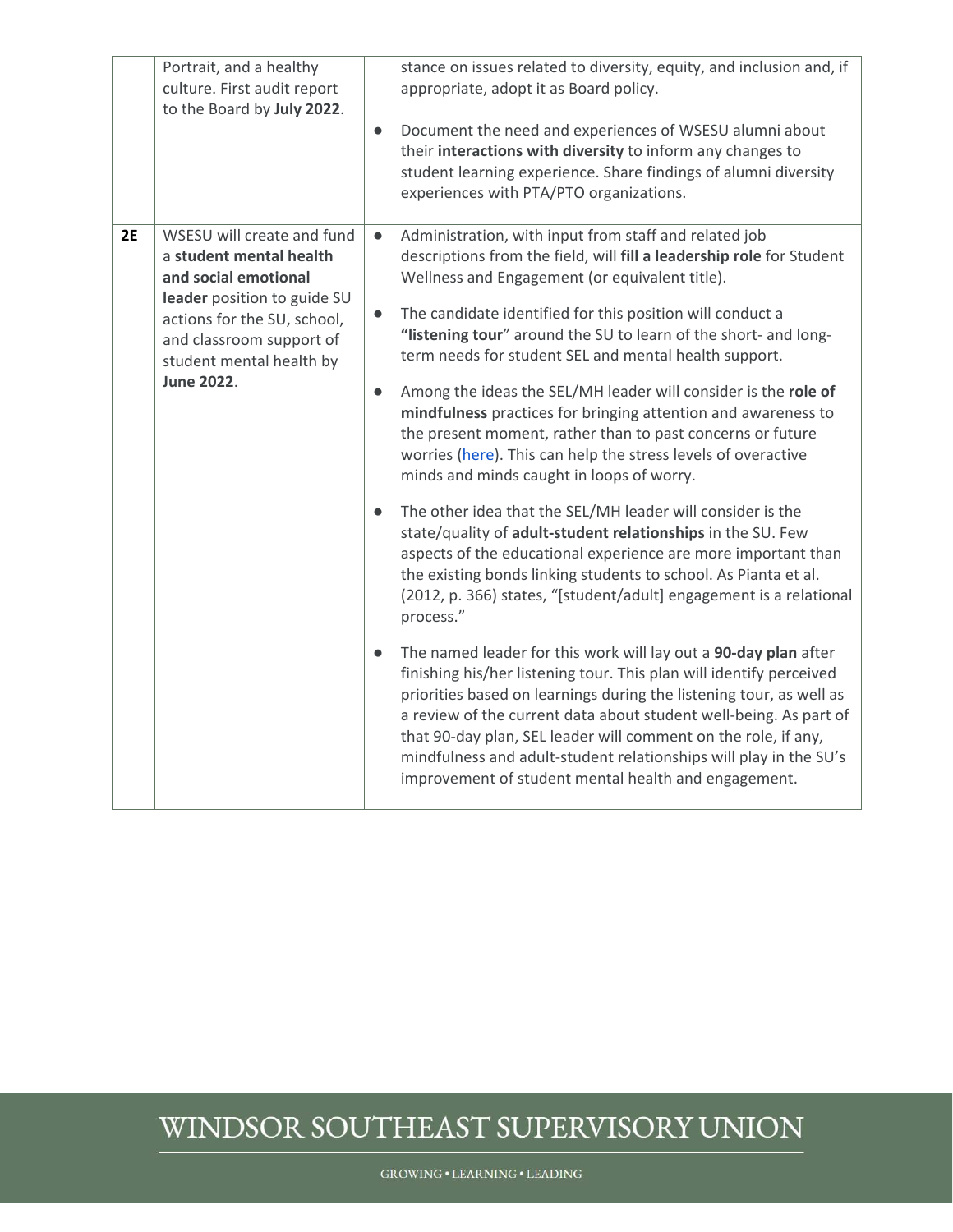# **GOAL 3: INFORMATION AND COMMUNICATION**

**WSESU will improve the quality and effectiveness of its two‐way communication, so that stakeholder trust, understanding, and support will continue to advance the education of and opportunities for its students.** 

|    | <b>Objectives</b>                                                                                                                                 | <b>Strategies</b>                                                                                                                                                                                                                                                                                                                                                                                                                                   |
|----|---------------------------------------------------------------------------------------------------------------------------------------------------|-----------------------------------------------------------------------------------------------------------------------------------------------------------------------------------------------------------------------------------------------------------------------------------------------------------------------------------------------------------------------------------------------------------------------------------------------------|
| 3A | WSESU will identify an<br><b>Information and</b><br><b>Communications Leader</b><br>for the SU to guide the<br>work of this area by June<br>2023. | IC Leader Recommendation - The Superintendent will consider<br>$\bullet$<br>the various ways in which additional capacity can be secured for<br>needed information and communication responsibilities. After<br>reviewing the opportunities at hand for securing such capacity<br>(re-allocating existing resources or encumbering new resources),<br>the Superintendent will make a recommendation to the SU Board<br>for attaining this capacity. |
|    |                                                                                                                                                   | Fill IC Leader Role - Administration, with input from staff and<br>$\bullet$<br>related job descriptions from the field, will fill a leadership role<br>for Information and Communications (IC) Leader (or equivalent<br>title).                                                                                                                                                                                                                    |
|    |                                                                                                                                                   | IC Leader Onboarding - An onboarding plan will be developed to<br>$\bullet$<br>acclimate IC Leader to and inform IC Leader about WSESU.<br>Learning about WSESU will be integral for accurately portraying<br>and reinforcing the intended culture and priorities of the school<br>system.                                                                                                                                                          |
| 3B | WSESU will identify a data<br>leader to guide and<br>support the information<br>needs of the SU by June<br>2023.                                  | Data Leader Recommendation - The Superintendent will<br>$\bullet$<br>consider the various ways in which additional capacity can be<br>secured for needed data responsibilities. After reviewing the<br>opportunities at hand for securing such capacity (re-allocating<br>existing resources or encumbering new resources), the<br>Superintendent will make a recommendation to the SU Board for<br>attaining this capacity.                        |
|    |                                                                                                                                                   | Needs Analysis - The named Data Leader will conduct a needs<br>$\bullet$<br>analysis of the SU taken at three levels: Classroom data needs,<br>School-level data needs, and SU-level data needs, for both<br>formative (continuous improvement) and summative<br>(accountability) purposes. This needs analysis will be shared with<br>the Superintendent as a basis for next steps for this function.                                              |
|    |                                                                                                                                                   | A Data Priority Plan will be drafted for the next 120 days that<br>$\bullet$<br>balance the timelines set in the strategic plan and the operational<br>needs of the schools. This plan will be socialized with the WSESU                                                                                                                                                                                                                            |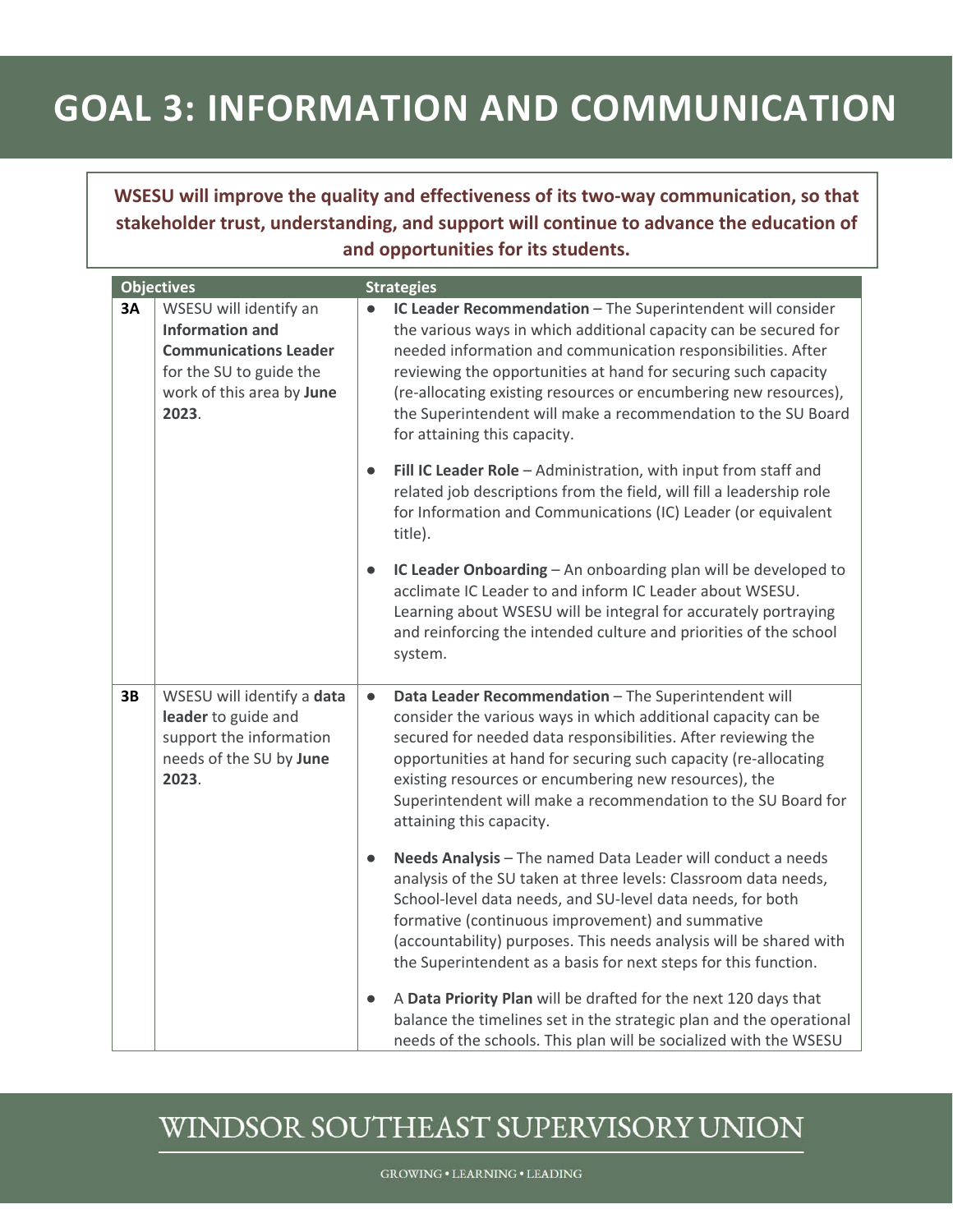|    |                                                                                                                                                                                                                    | leadership and published in an appropriate WSESU informational<br>channel. The plan will cover the various types of data deemed<br>important to the SU (e.g., achievement, process, student interest,<br>SEL, etc.).                                                                                                                                                                                                                                                                                                                                          |
|----|--------------------------------------------------------------------------------------------------------------------------------------------------------------------------------------------------------------------|---------------------------------------------------------------------------------------------------------------------------------------------------------------------------------------------------------------------------------------------------------------------------------------------------------------------------------------------------------------------------------------------------------------------------------------------------------------------------------------------------------------------------------------------------------------|
| 3C | WSESU will develop a plan<br>for informing and<br>reporting the progress of<br>this strategic plan as<br>evidenced by a<br>presentation to the<br>WSESU Board by June<br>2024.                                     | Strategic Plan Information Needs - The Data Leader and the IC<br>$\bullet$<br>Leader will jointly document all the information necessary to<br>report on the progress of the three goal areas of the strategic<br>plan over the life of the plan, acknowledging that the context and<br>sophistication of data may evolve over that life. Strategic plan<br>information needs for progress reporting will be shared with the<br>Superintendent. These needs will span both internal formative<br>progress measures and external summative outcome indicators. |
|    |                                                                                                                                                                                                                    | Board Progress Updates - The IC Leader will work with the<br>$\bullet$<br>Superintendent to map out a schedule for when strategic plan<br>updates will be publicly provided to the Boards making up the SU.<br>These updates will comprise process and, where appropriate,<br>outcome updates, acknowledging that much of the early years<br>are dedicated to getting systems and infrastructure into place.                                                                                                                                                  |
|    |                                                                                                                                                                                                                    | Editorial Calendar - the IC Leader will assemble an Editorial<br>$\bullet$<br>Calendar for the remainder of the academic year, after<br>onboarding is complete.                                                                                                                                                                                                                                                                                                                                                                                               |
|    |                                                                                                                                                                                                                    | The Data and IC Leaders will help the WSESU implement more<br>$\bullet$<br>structural data ties (e.g., National Student Clearinghouse, alumni<br>networks/foundations, etc.) with WSESU alumni in order to learn<br>more about SU's influence on their post-secondary success and to<br>inform the SU's strategic plan success and programming for<br>improved post-secondary trajectories.                                                                                                                                                                   |
| 3D | WSESU will develop a<br>systematic collection of<br>student interests as part<br>of its regular collection of<br>student data to inform<br>educational programming<br>and personalization of<br>students' learning | Integrating and Using Student Interests in Learning - The Data<br>$\bullet$<br>Leader will work with education leaders to learn how the<br>collection of student interests over time can help inform the<br>design of student learning experiences, by way of pedagogy and<br>curriculum. Common understandings documented from this<br>collaborative effort will be reviewed at a subsequent<br>administrator meeting.                                                                                                                                       |
|    | experiences by June 2024.                                                                                                                                                                                          | Student Interest Platform - The Data Leader and Chief<br>$\bullet$<br>Information Officer will specify a data capture process for<br>collecting student interests over time, but not less often than<br>twice a year. These interests will follow students as they progress<br>through the system, and relevant teachers will have access to<br>such information as they do with student test score information.<br>The proof of concept for this platform will be demonstrated at<br>gathering of education leaders.                                         |